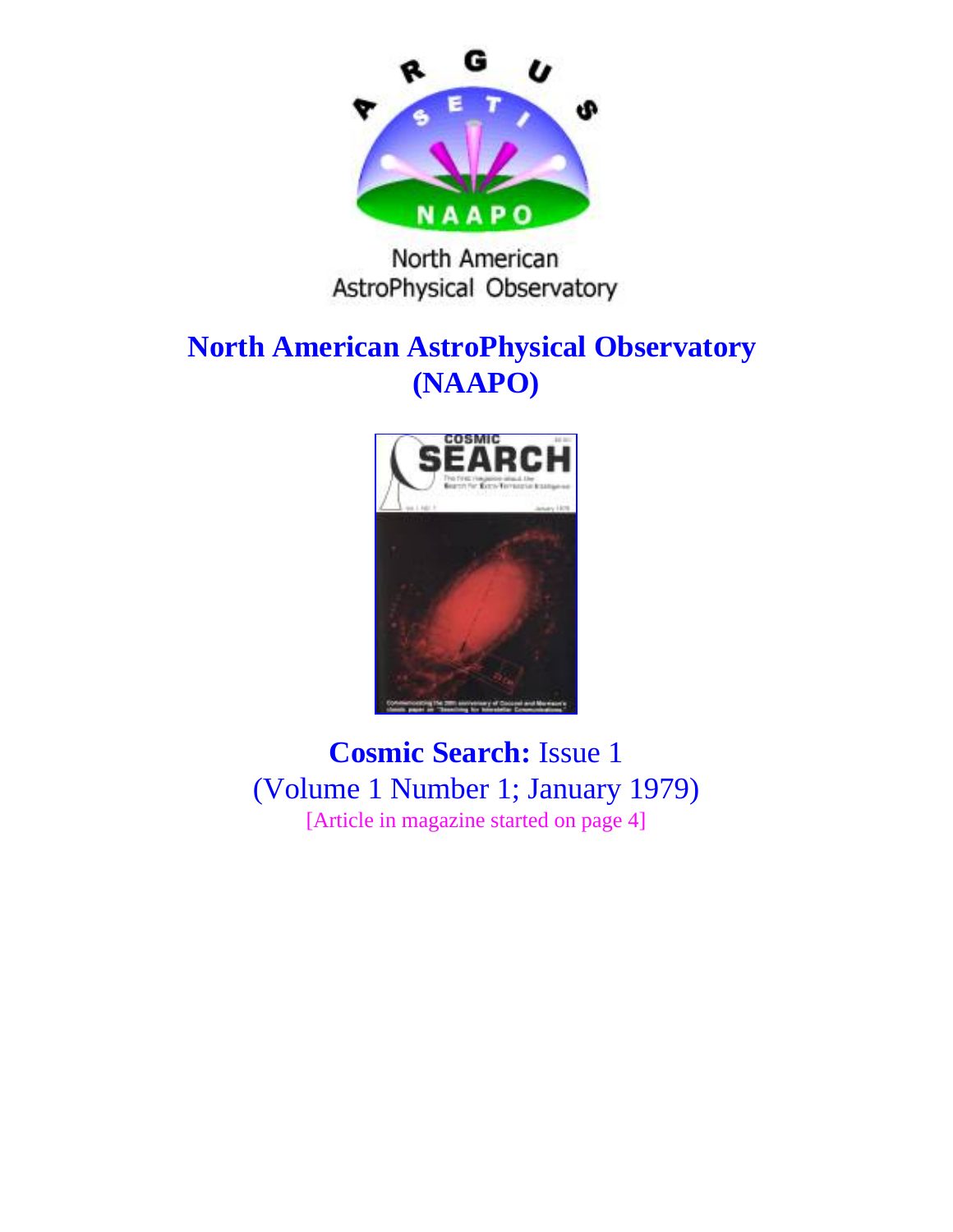# **Searching for Interstellar Communications**

By: Giuseppe Cocconi<sup>\*</sup> and Philip Morrison<sup>†</sup> Cornell University, Ithaca, New York

\* Now on leave at CERN, Geneva.

† Now on leave at the Imperial College of Science and Technology, London, S.W.7.

*The year 1979 marks the 20th anniversary of the first publication in a scientific journal of a realistic strategy of a search for extra-terrestrial intelligence. The article, entitled "Searching for Interstellar Communications", was written by Giuseppe Cocconi and Philip Morrison, both then of Cornell University and appeared in NATURE.\* By perceptive, incisive reasoning the authors develop the proposal that a search be made of some of the nearest sun-like stars for signals at or near the 21-centimeter wavelength of neutral hydrogen.* 

*It is most appropriate that in this, the first issue of COSMIC SEARCH, this article by Cocconi and Morrison, now a classic of classics, is reproduced (with mathematics omitted). For historical interest, the first page of the article is reproduced just as it appeared. Following this article, Morrison reflects on the search from the perspective of two decades.—Eds.*

\* NATURE, vol. 184, no. 4690, pages 844- 846, Sept. 19, 1959. Reproduced by permission. Cocconi and Morrison's article in NATURE was sandwiched between an article on the electronic prediction of swarming in bees and one on metabolic changes induced in erythrocytes by x-rays.

No theories yet exist which enable a reliable, estimate of the probabilities of (1) planet formation; (2) origin of life; (3) evolution of societies possessing advanced scientific capabilities. In the absence of such theories, our environment suggests that stars of the main sequence with a lifetime of many billions of years can possess planets, that of a small set of such planets two (Earth and very probably Mars) support life, that life on one such planet includes a society recently capable of considerable scientific investigation. The lifetime of such societies is not known; but it seems unwarranted to deny that among such societies some might maintain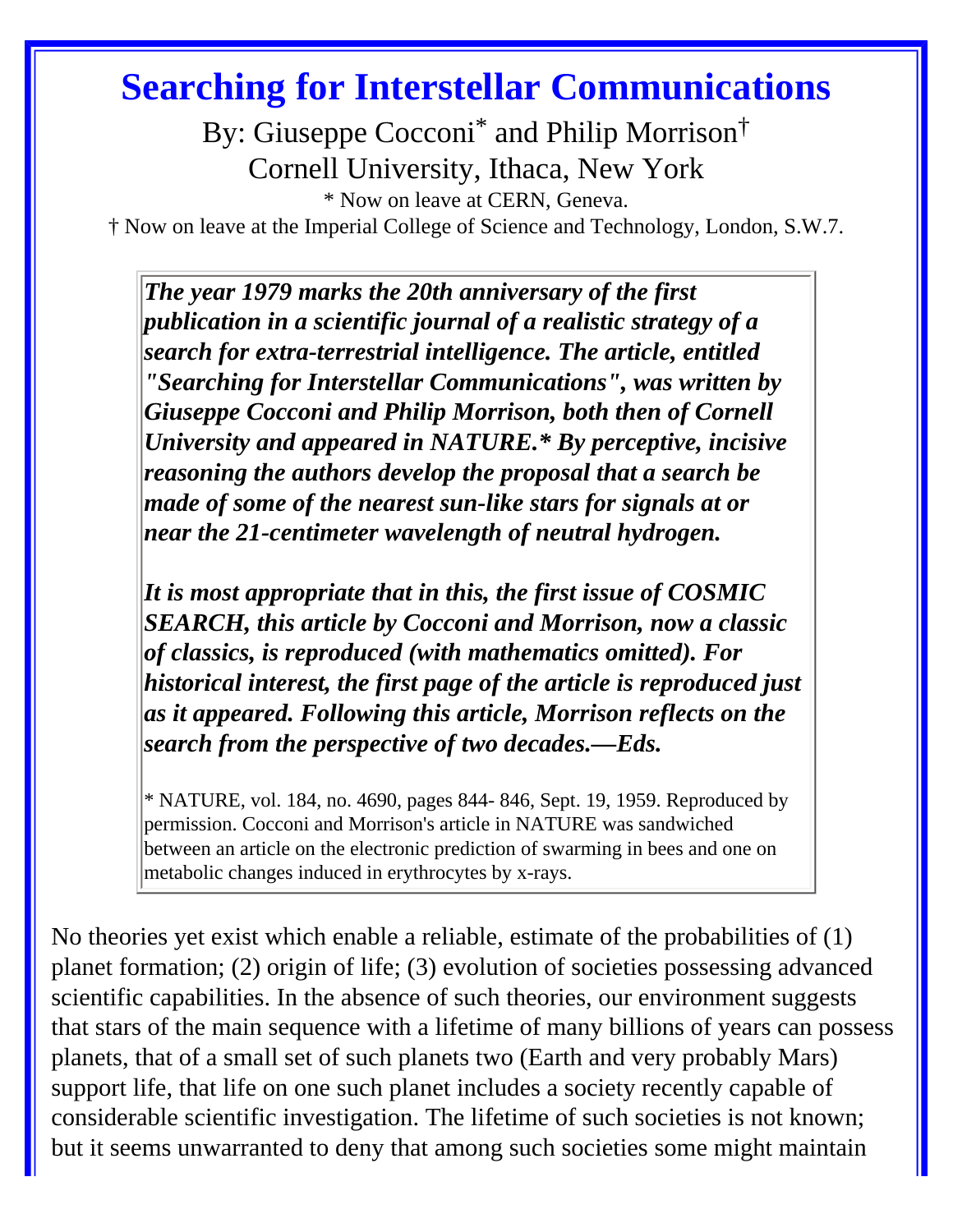themselves for times very long compared to the time of human history, perhaps for times comparable with geological time. It follows, then, that near some star rather like the Sun there are civilizations with scientific interests and with technical possibilities much greater than those now available to us.

To the beings of such a society, our Sun must appear as a likely site for the evolution of a new society. It is highly probable that for a long time they will have been expecting the development of science near the Sun. We shall assume that long ago they established a channel of communication that would one day become known to us, and that they look forward patiently to the answering signals from the Sun which would make known to them that a now society bas entered the community of intelligence. What sort of a channel would it be?

## **The Optimum Channel**

Interstellar communication across the galactic plasma without dispersion in direction and flight-time is practical, so far as we know, only with electromagnetic waves.

Since the object of those who operate the source is to find a newly evolved society, we may presume that the channel used will be one that places a minimum burden of frequency and angular discrimination on the detector. Moreover, the channel must not be highly attenuated in space or in the Earth's atmosphere. Radio frequencies below about 1 Mc./s. (1 Mc./s.  $=$  1 megacycle per second  $=$  1 million cycles per second), and all frequencies higher than molecular absorption lines near 30,000 Mc./s., up to cosmic-ray gamma energies, are suspect of absorption in planetary atmospheres. The bandwidths which seem physically possible in the nearvisible or gamma-ray domains demand either very great power at the source or very complicated techniques. The wide radio band from, say, 1 Mc. to 10 Mc./s., remains as the rational choice.

## **"No guesswork here is as good as finding the signal."**

In the radio region, the source must compete with two backgrounds: (1) the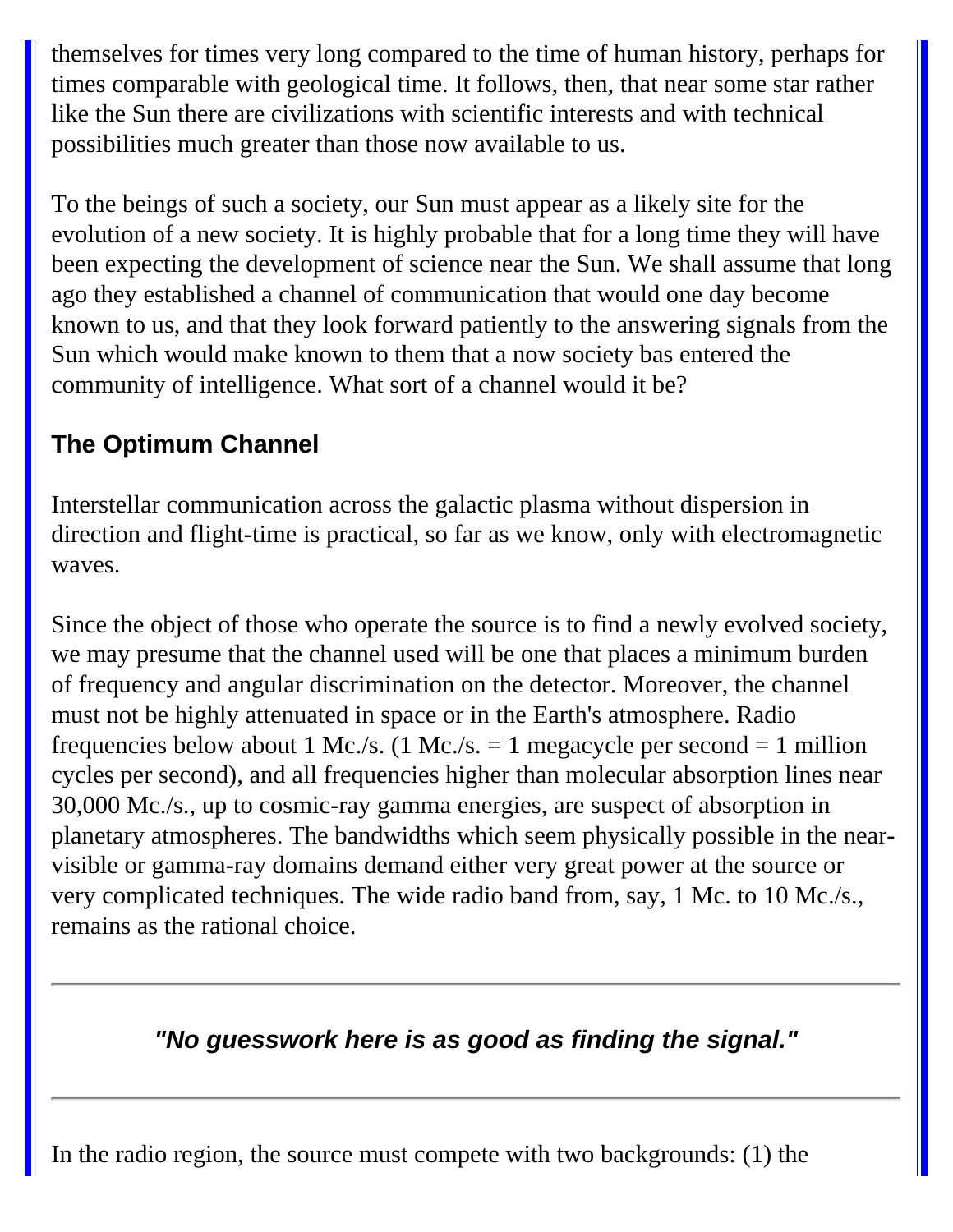emission of its own local star (we assume that the detector's angular resolution is unable to separate source from star since the source is likely to lie within a second of arc of its nearby star); (2) the galactic emission along the line of sight.

At what frequency shall we look? A long spectrum search for a weak signal of unknown frequency is difficult. But, just in the most favoured radio region there lies a unique, objective standard of frequency, which must be known to every observer in the universe: the outstanding radio emission line at 1,420 Me./s. (21 centimeter wavelength) of neutral hydrogen. It is reasonable to expect that sensitive receivers for this frequency will be made at an early stage of the development of radio-astronomy. That would be the expectation of the operators of the assumed source, and the present state of terrestrial instruments indeed justifies the expectation. Therefore we think it most promising to search in the neighborhood of 1,420 Mc./s.

In all directions outside the plane of the galaxy the 21-cm. emission line does not emerge from the general background. For stars in directions far from the galactic plane search should then be made around that wavelength. However, the unknown Doppler shifts which arise from the motion of unseen planets suggest that the observed emission might be shifted up or down from the natural co-moving atomic frequency by plus or minus approximately 300 kilocycles per second (corresponding to velocities of plus or minus 100 kilometers per second). Closer to the galactic plane, where the 21-cm. line is strong, the source frequency would presumably move off to the wing of the natural line background as observed from the direction of the Sun.

#### **Nature of the Signal and Possible Sources**

No guesswork here is as good as finding the signal. We expect that the signal will be pulse-modulated with a speed not very fast or very slow compared to a second, on grounds of band-width and of rotations. A message is likely to continue for a time measured in years, since no answer can return in any event for some ten years. It will then repeat, from the beginning. Possibly it will contain different types of signals alternating throughout the years. For indisputable identification as an artificial signal, one signal might contain, for example, a sequence of small prime numbers of pulses, or simple arithmetical sums.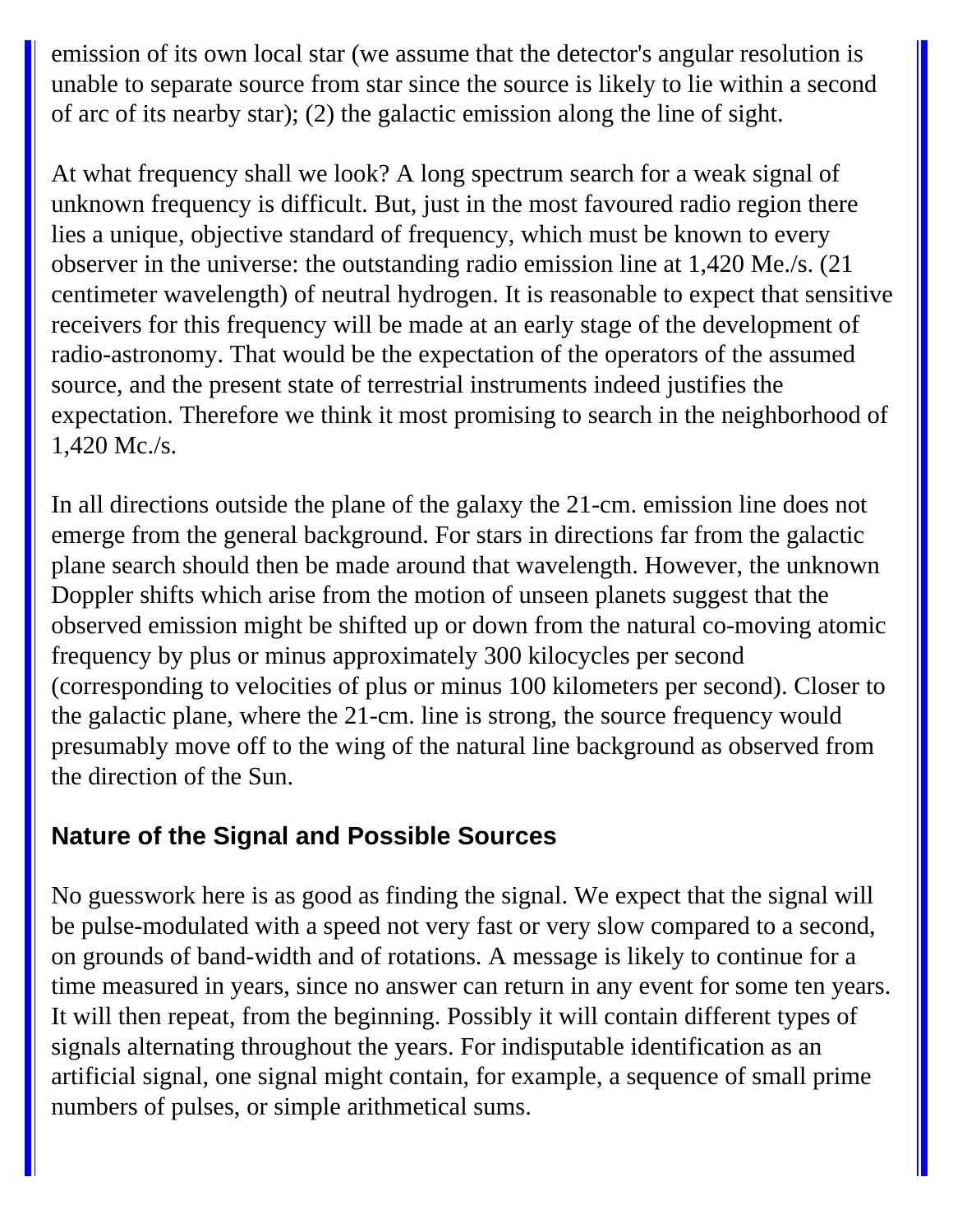The first effort should be devoted to examining the closest likely stars. Among the stars within 15 light years, seven have luminosity and lifetime similar to those of our Sun. Four of these lie in the directions of low background. They are Tau  $(\tau)$ Ceti, Omicron 2 (o<sub>2</sub>) Eridani, Epsilon (ε) Eridani, and Epsilon (ε) Indi. All these

happen to have southern declinations. Three others, Alpha  $(\alpha)$  Centauri, 70 Ophiucus and 61 Cygni, lie near the galactic plane and therefore stand against higher backgrounds. There are about a hundred stars of the appropriate luminosity among the stars of known spectral type within some fifty light years. All mainsequence dwarfs between perhaps GO and K2 with visual magnitudes less than about +6 are candidates.

#### **"The probability of success is difficult to estimate, but if we never search the chance of success is zero."**

The reader may seek to consign these speculations wholly to the domain of sciencefiction. We submit, rather, that the foregoing line of argument demonstrates that the presence of interstellar signals is entirely consistent with all we now know, and that if signals are present the means of detecting them is now at hand. Few will deny the profound importance, practical and philosophical, which the detection of interstellar communications would have. We therefore feel that a discriminating search for signals deserves a considerable effort. The probability of success is difficult to estimate; but if we never search the chance of success is zero.